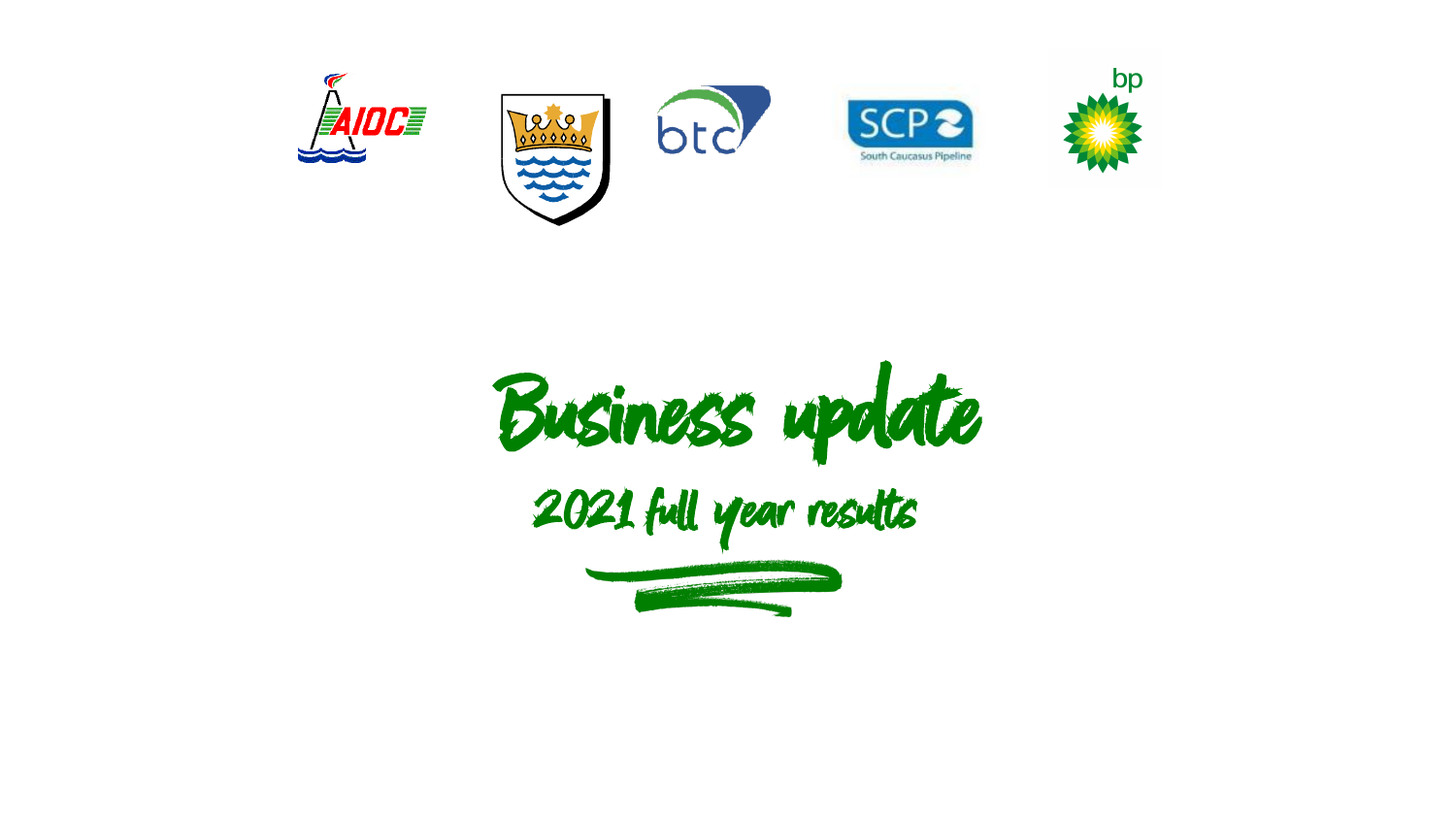## Performance (end of 2021)

| <b>Production</b> |     |
|-------------------|-----|
| <b>ACG</b>        |     |
| oil (mb/d)        | 458 |
| oil (mmte)        | 23  |
| <b>SD</b>         |     |
| gas (bcm)         | 23  |
| condensate (mmte) |     |
|                   |     |

| <b>Opex (\$ million)</b> |       |
|--------------------------|-------|
| <b>ACG</b>               | 533   |
| <b>BTC</b>               | 119   |
| <b>SD</b>                | 2,006 |
| <b>SCP</b>               | 54    |

| <b>Capex (\$ million)</b> |       |
|---------------------------|-------|
| <b>ACG</b>                | 1,660 |
| <b>BTC</b>                | 34    |
| <b>SD</b>                 | 680   |
| <b>SCP</b>                | 12    |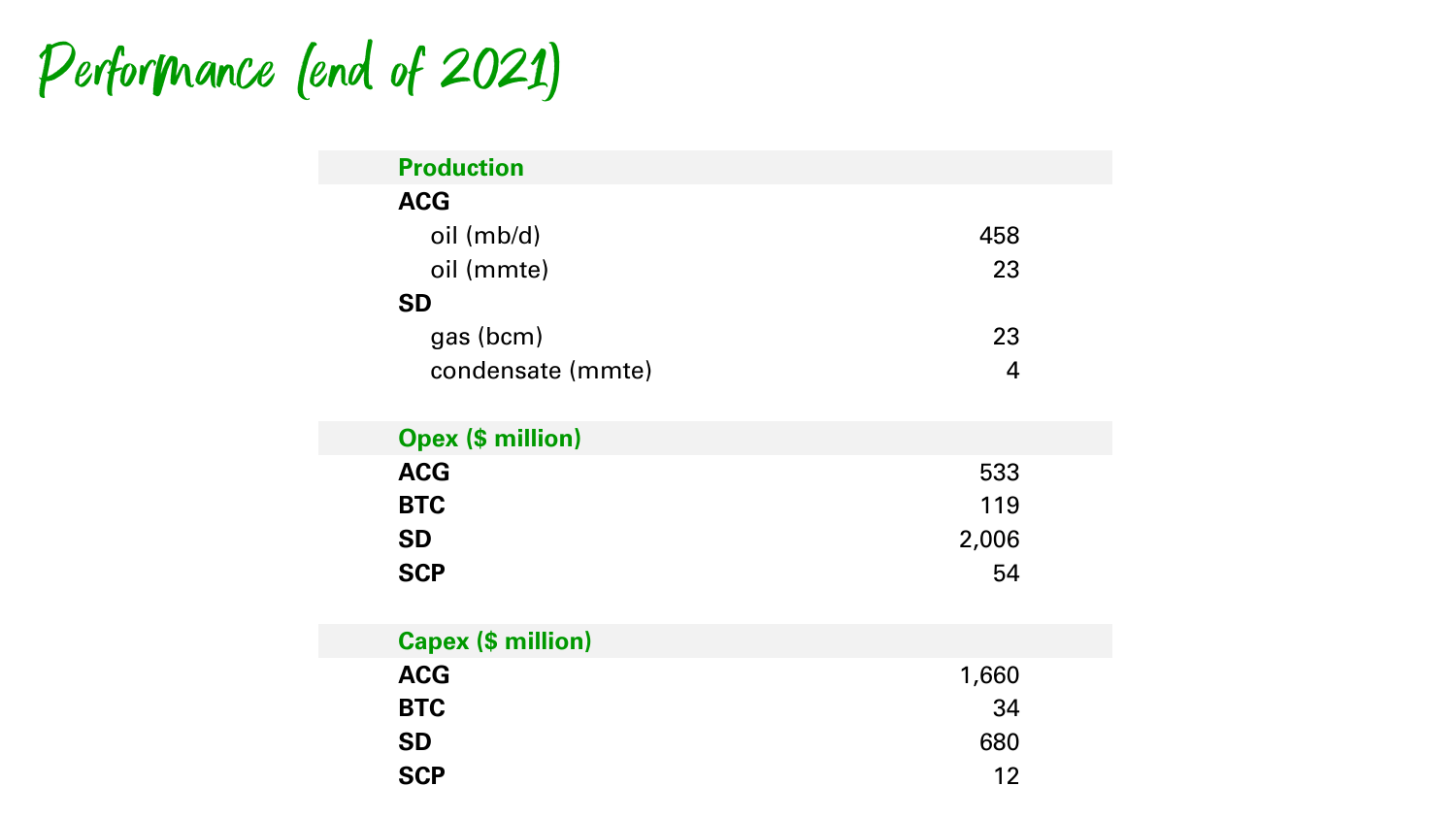2021 highlights –ACG

- ACG completed **10 oil producer wells** during the year.
- On 18 September 2021, the ACG field reached **4 billion barrels of total oil production** since start.

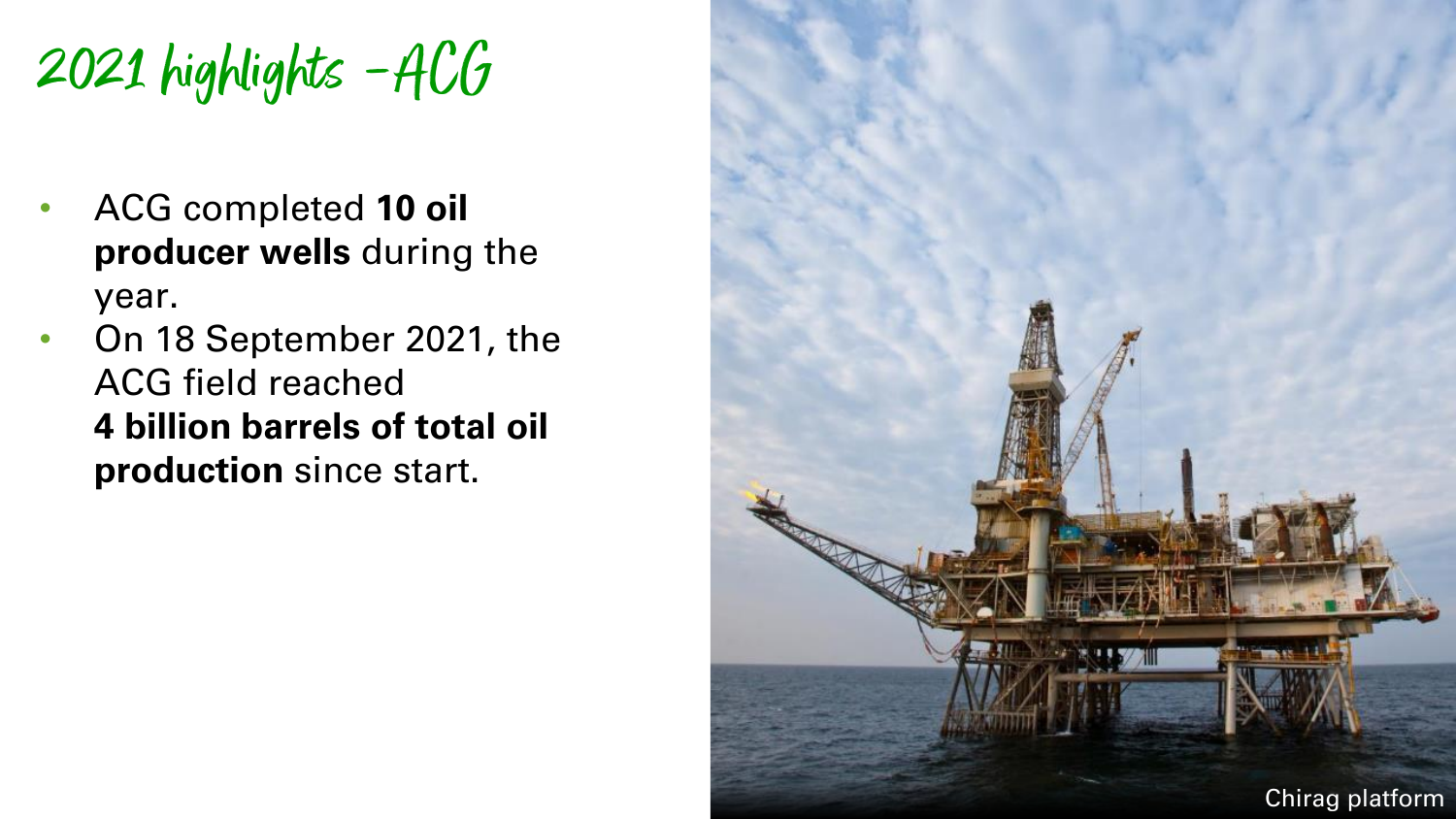2021 highlights –ACE project

- **Construction activities are currently at peak** with about 5,500 people involved and **65% overall project progress**  achieved.
- **Subsea installation** commenced with the subsea construction vessel Khankendi installing all subsea crossing mattresses.
- **Topsides and drilling facilities fabrication**  continued - upper deck panel and helideck lifted and installed; pipe erection, hydrotesting and cable pulling progressed.
- All **living quarters modules** successfully installed on the topsides.
- **Jacket fabrication** continued the final roll-up of the leg frames completed, the assembly of the jacket towers commenced.

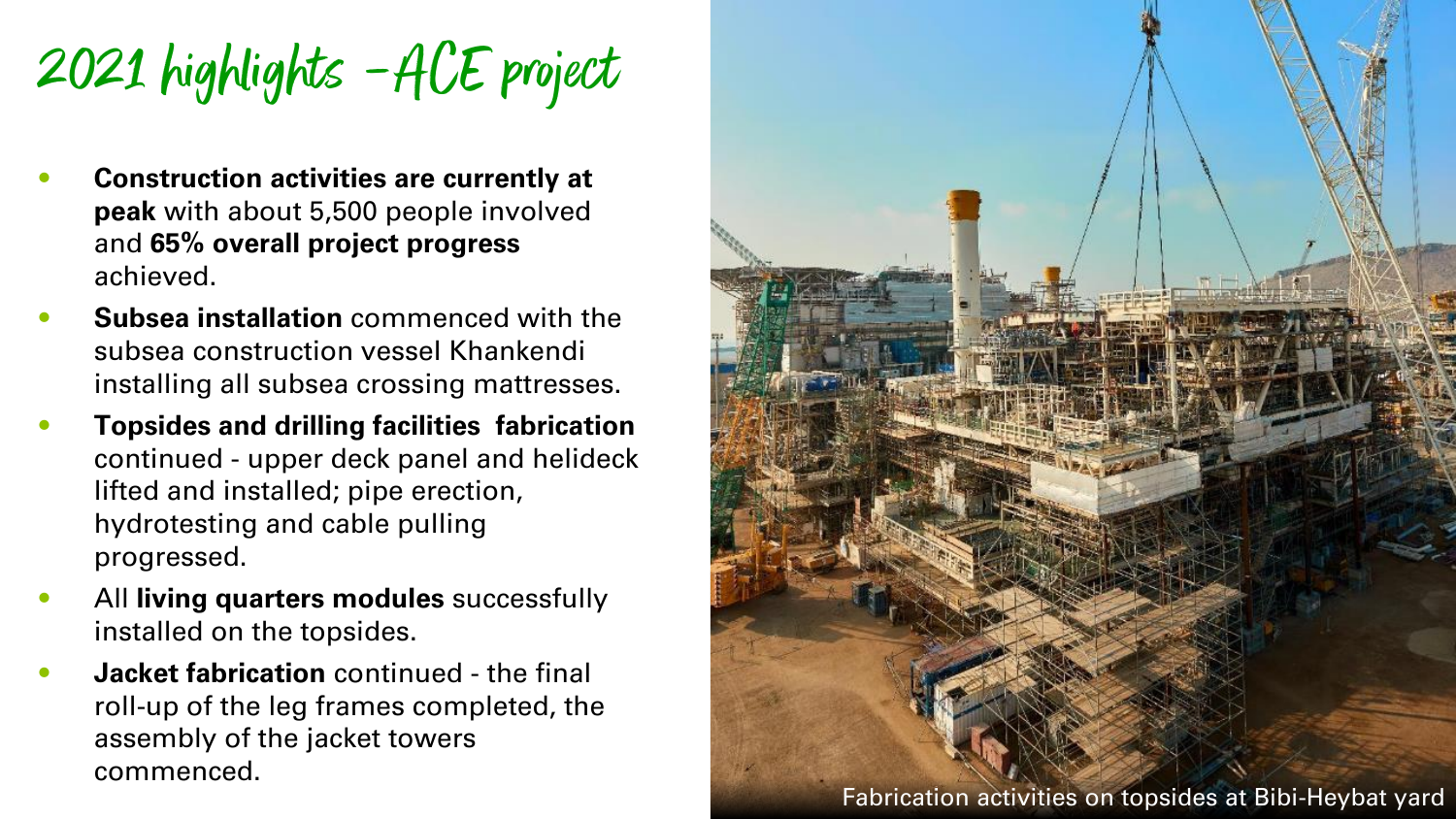2021 highlights –Shah Deniz

- Shah Deniz has produced about **156 billion cubic metres of gas** and about **36 million tonnes of condensate** since start.
- On 4 June, Shah Deniz celebrated the **25th anniversary** since the signing of the Shah Deniz PSA.
- On 30 June, Shah Deniz 2 **started up production from the deep-water East South flank –** the biggest milestone planned for the year.
- In July, the **daily production rates of the Shah Deniz Bravo reached the Shah Deniz Alpha rates** for the first time.
- In November, Shah Deniz 2 started up production from the **5th well on the North flank.**

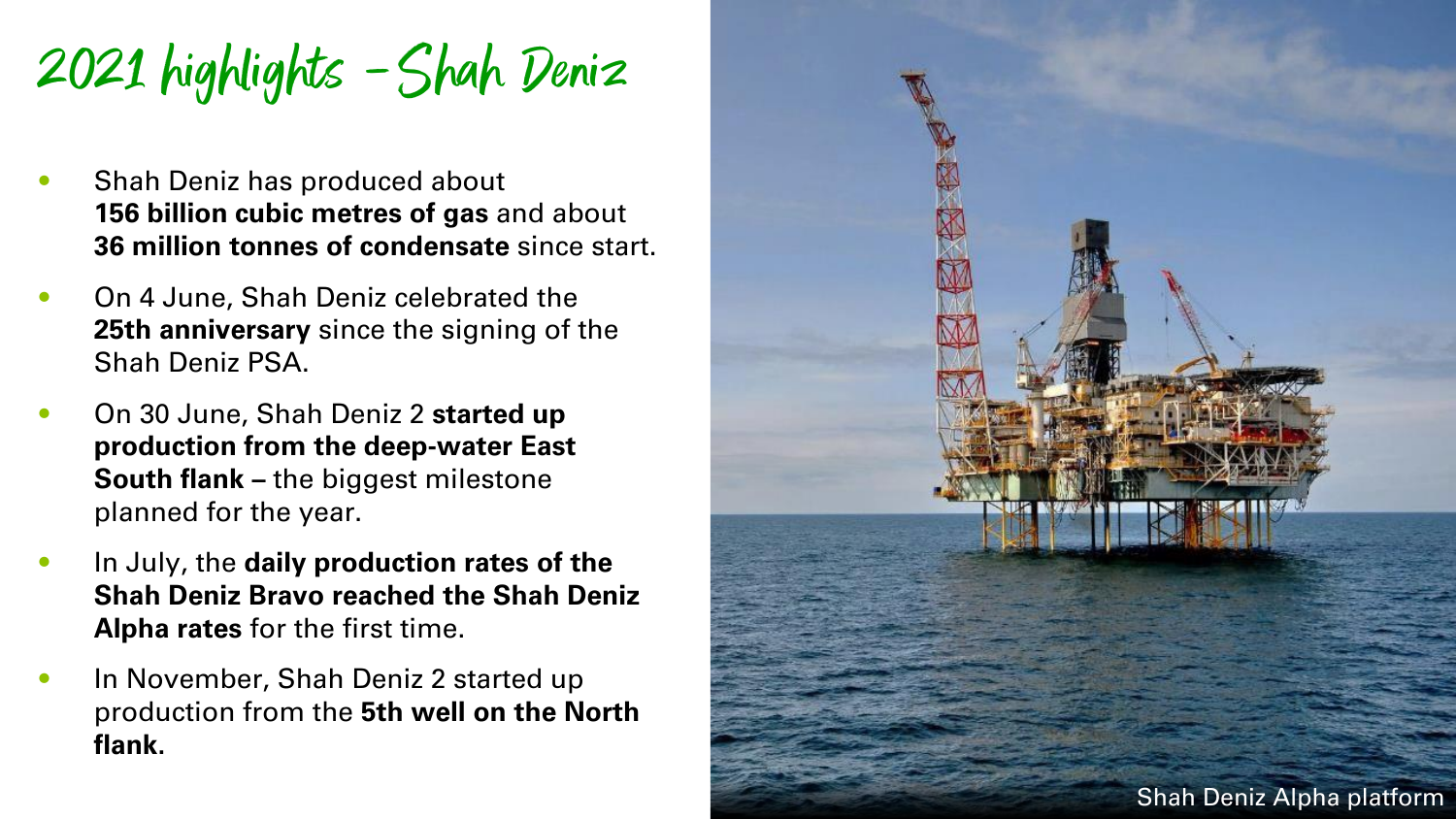2021 highlights –Sangachal terminal

- In 2021, the Sangachal terminal sent about **231 million barrels of oil and condensate** and about **22.4 billion standard cubic metres of Shah Deniz gas**.
- The daily exporting capacity of the terminal is currently **1.2 million barrels of oil and condensate**  and **100 million cubic metres of gas** (including 81 million cubic metres for Shah Deniz gas)

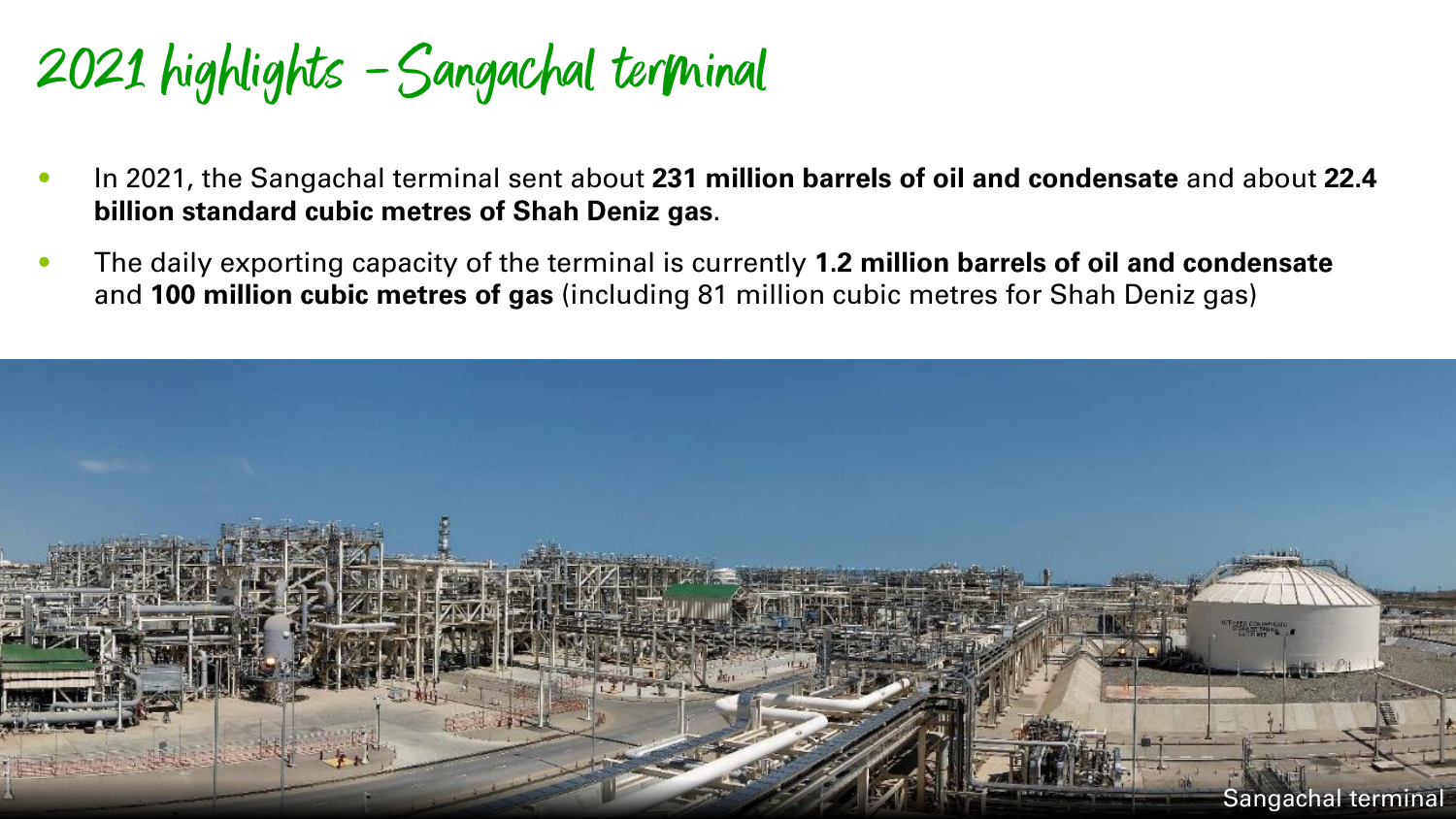# 2021 highlights –Exploration

- **On the Shafag-Asiman offshore block,** the drilling of the **first exploration well** was completed to the base of the Fasila reservoir to a depth of 7,189 metres in March.
- In the SWAP area, the drilling of the first exploration well in the North Khali area was completed in December. The **second exploration well** was spudded on 11 December in the Bibi -Heybat area. Drilling activities are currently ongoing at the depth of around 2,470 metres .

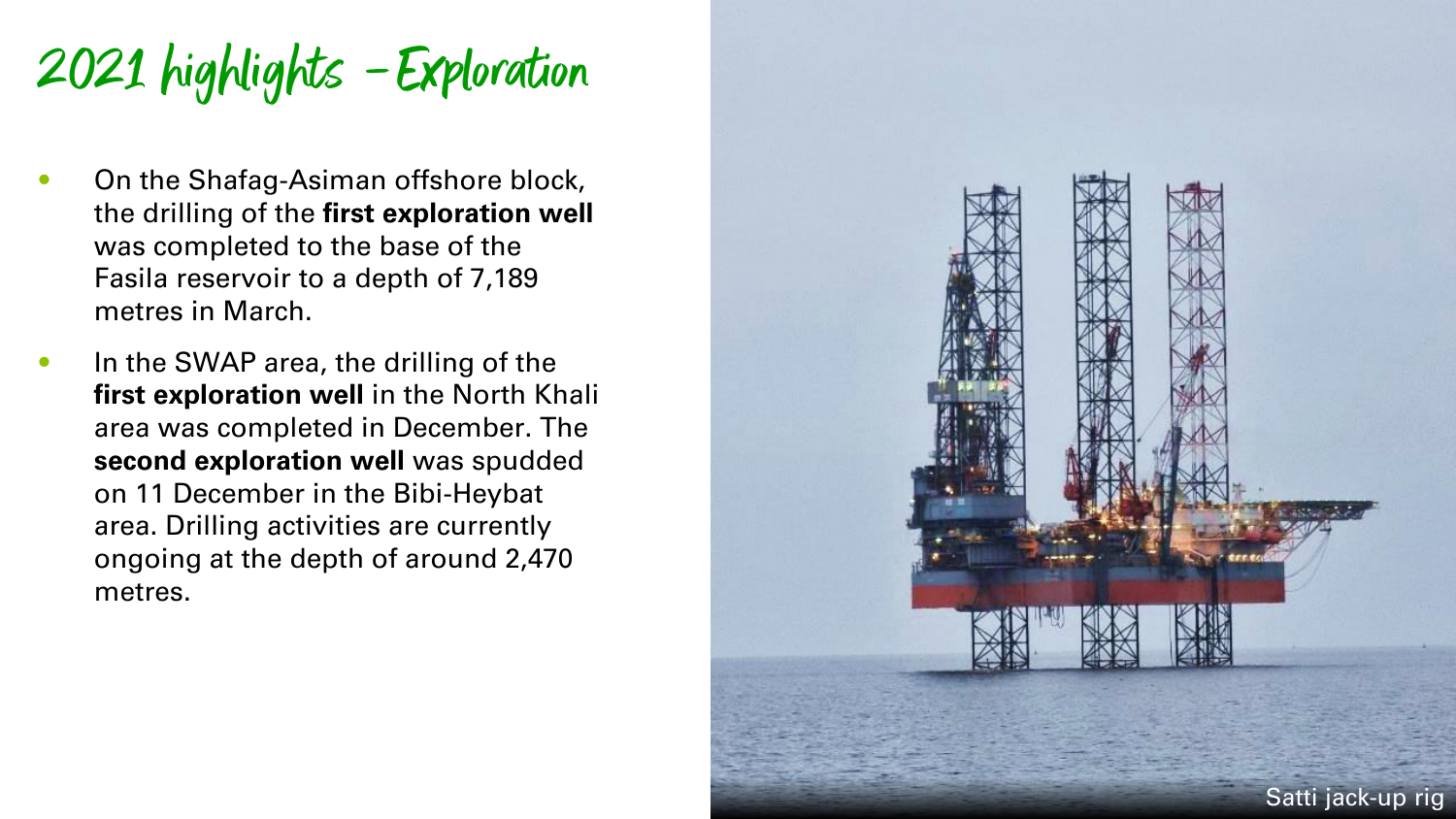Employment of Azerbaijani nationals

- 2,266 Azerbaijani nationals directly employed by bp (including fixed-term employees)
- 90% of professionals in Azerbaijan comprised of national employees

#### **Permanent professional employees in Azerbaijan**



■ Azerbaijanis  $\blacksquare$  Expatriates

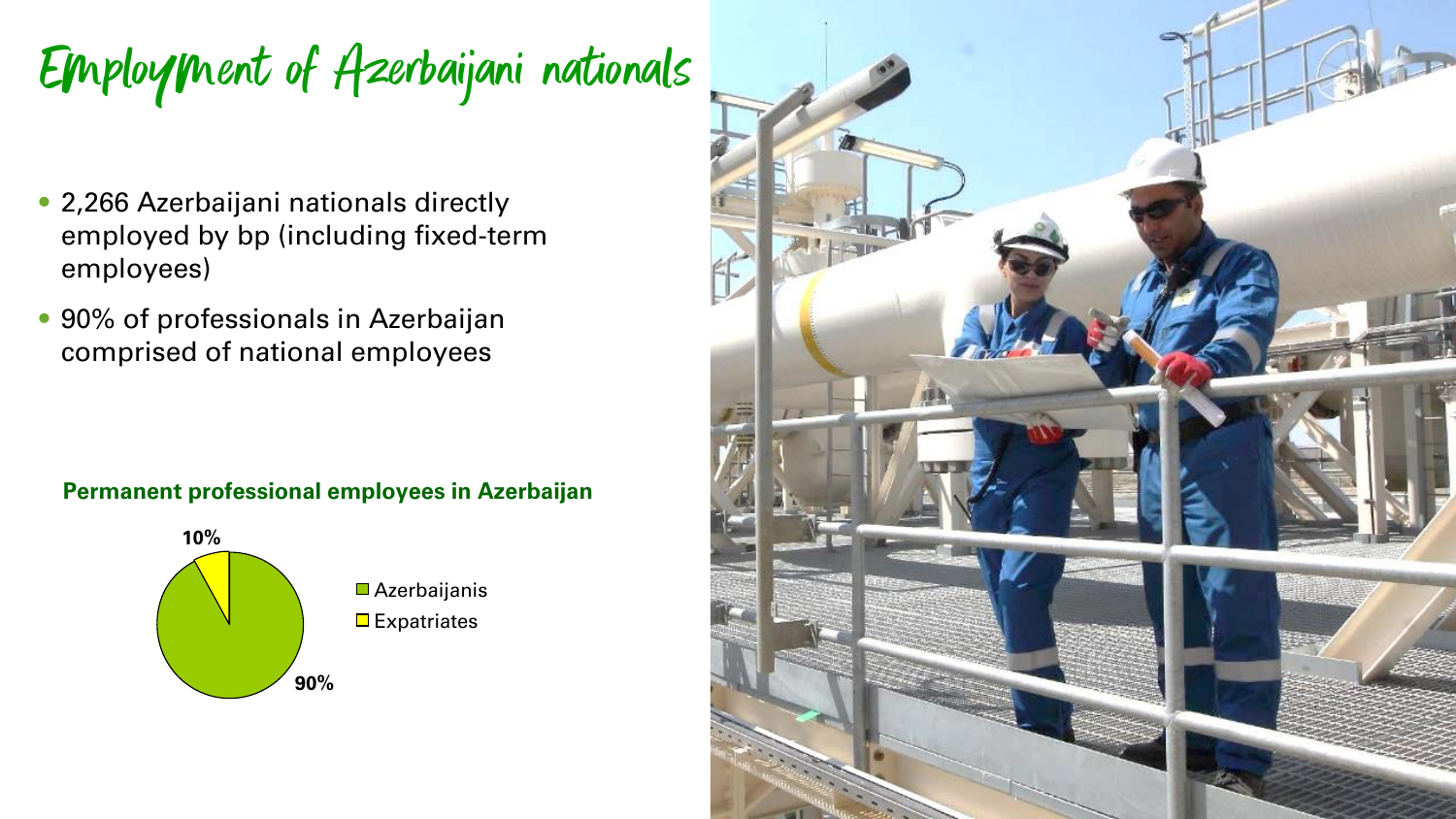## Local content in 2021

| <b>National contractors/suppliers</b><br>(Azerbaijan-Georgia-Turkey region)          | <b>Number</b> | <b>Spend</b><br>(\$ million) |                          |
|--------------------------------------------------------------------------------------|---------------|------------------------------|--------------------------|
| • Small and medium enterprises<br>• State-owned companies                            | 216<br>26     | 350.7<br>45.5                | 61% of total third-party |
| • Joint ventures with national partners<br>• In-country spend with foreign suppliers | 13            | 963.0<br>418.5               | expenditure              |

### **Total in-country spend<sup>1</sup> 1,777.7**

**1. This amount represents bp's direct spend with national suppliers and indirect (subcontracted) spend on national labour/services/materials in contracts with the international suppliers working in the region.**